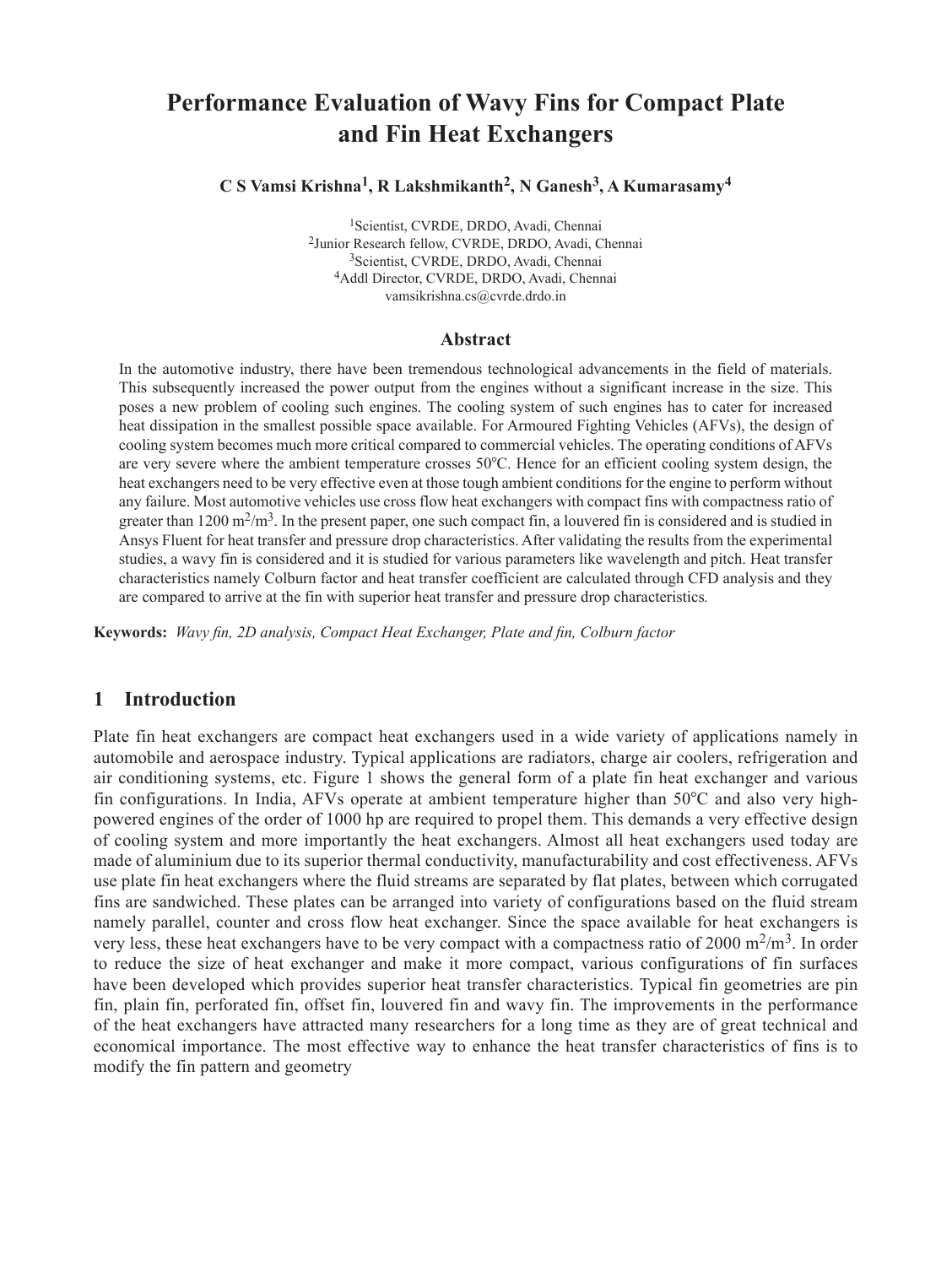

Figure 1 Plate fin heat exchanger and various fin configurations [5]

A plain fin has the least thermal performance since it just increases the heat transfer area without causing any turbulence. On the other hand, a multi-louvered fin has better heat transfer characteristics since it creates turbulence in the fluid flow. The drawback of Multilouvered fin is that it has high pressure drop and also louver gaps clogged with sand particles in desert environments which subsequently reduce its performance. But Wavy fin offers good thermal and pressure drop characteristics. In this paper such a compact wavy fin is considered and it is studied for various wavelengths and pitch.

Literature survey shows that CFD simulation has been used to find the heat transfer characteristics of various fin geometries numerically by various researchers. Vladimir Glazar et. al [2] have studied the effect of fin pitch on heat transfer performance for wavy fin through the CFD analysis and arrived at the optimum fin pitch for the given inlet air velocity. Christophe T'Joen et. al [3] studied the flow behaviour within an inclined louvered fin experimentally through visualization and numerically through Computational Fluid Dynamics (CFD) simulation. Zhimin Wan et. al [4] have studied the effect of Reynolds number on micro square pin fin array through 2D CFD analysis. Similarly, the methodology of the analysis has been benchmarked in various studies across the world.

A compact fin is considered from the text book "Compact Heat Exchangers" by William Kays and A.L. London [1] and it is studied through CFD and validated with experimental results. After validating the simulation methodology, a wavy fin is considered and its heat transfer characteristics are studied for the parameters i.e., wavelength and pitch. For the given fin, Colburn factor and pressure drop are calculated for all the cases of varying pitch and wavelength and they are compared. Finally, for the given length, the best combination of fin pitch and wavelength is arrived at.

#### **Nomenclature**

| $\mathfrak{a}$   | amplitude of fin $(mm)$      | h  | heat transfer coefficient $(W/m^2K)$ |
|------------------|------------------------------|----|--------------------------------------|
| L                | wavelength of fin $(mm)$     | k  | Thermal conductivity $(W/mK)$        |
| p                | fin pitch $(mm)$             | Re | Reynolds number                      |
| $\boldsymbol{u}$ | velocity $(m/s)$             | Nu | Nusselt number                       |
| $\rho$           | density $(kg/m^3)$           | Pr | Prandtl number                       |
| $\mu$            | dynamic viscosity $(Ns/m^2)$ | St | Stanton number                       |
| $h_d$            | Hydraulic diameter $(m)$     |    | Colburn factor                       |

# **2 CFD Simulation for Performance Evaluation**

CFD simulation has attracted many researchers in analyzing the flow behaviour, heat transfer performance and pressure drop characteristics numerically and has been validated by comparing it with experimental data. An extensive study on heat transfer and pressure drop characteristics of various types of fins was done by William Kays and A.L. London and the experimental results have been presented in [1]. In order to validate the 2D CFD simulation, a compact louvered aluminium fin was considered from [1] as shown in Figure 2. The thickness of the fin considered was 0.153 mm [1]. More details of geometry like fin pitch, louver length, etc., are available in [1]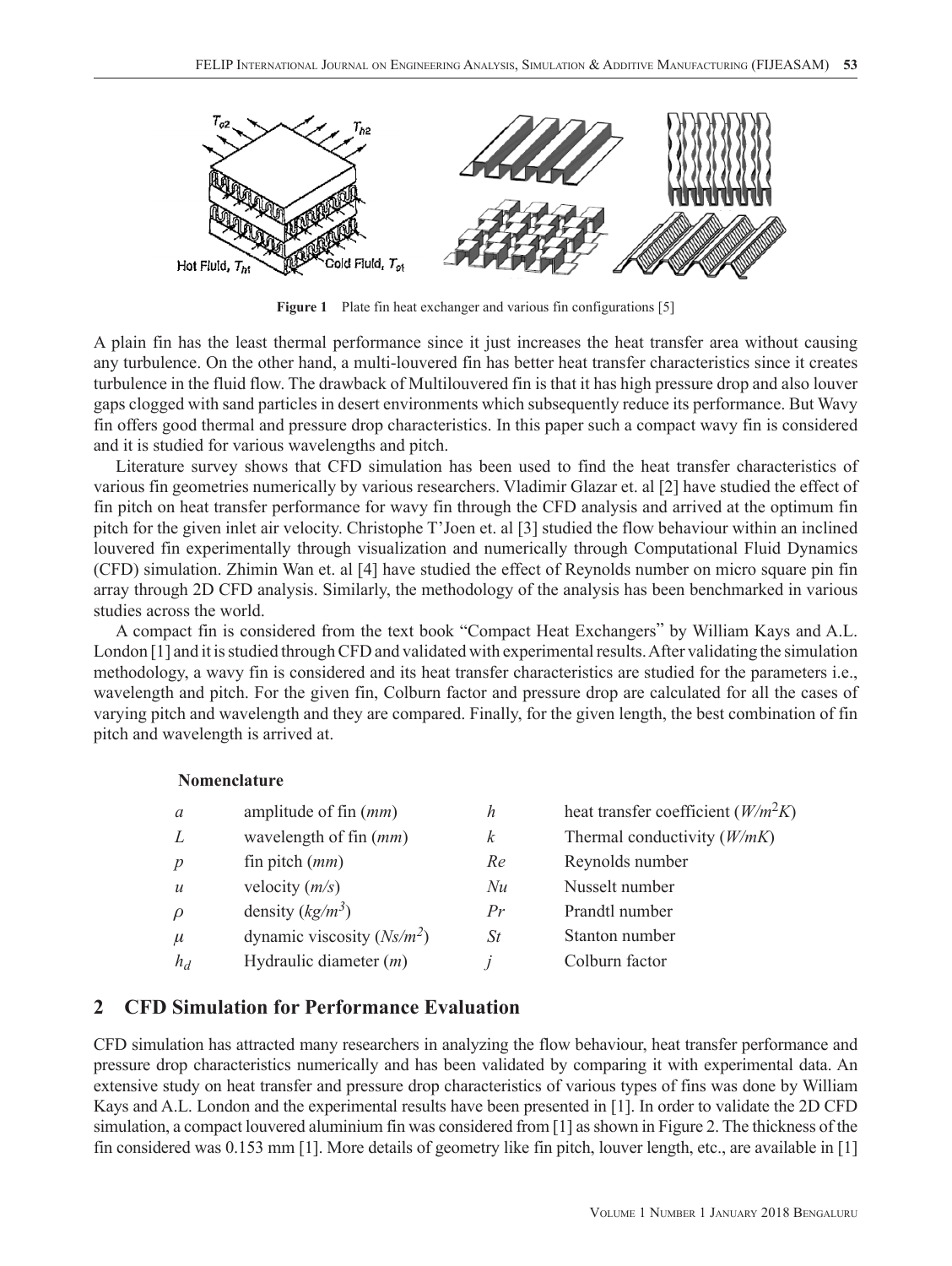

Figure 2 Louvered fin geometry with boundary conditions

A surface model of the geometry was made in CREO and then it was imported to Ansys for meshing.

## **3 Grid Independence Study**

Grid independence test was carried out using five different mesh sizes namely 0.3, 0.25, 0.2, 0.1, 0.05 mm. Among the mesh sizes tested, the variation between 0.1 mm and 0.05 mm was less and hence it was proposed to proceed further analysis with a maximum mesh size of 0.1 mm.



Figure 3 Grid Independence Study

Quad mesh with a maximum size of 0.1mm was generated with inflation of 5 layers at the fin wall to effectively capture the effects of boundary layer. The 2D surface model was discretized into 38766 elements with 40551 nodes. Meshed model is shown in the Figure 3.



**Figure 4** Meshed model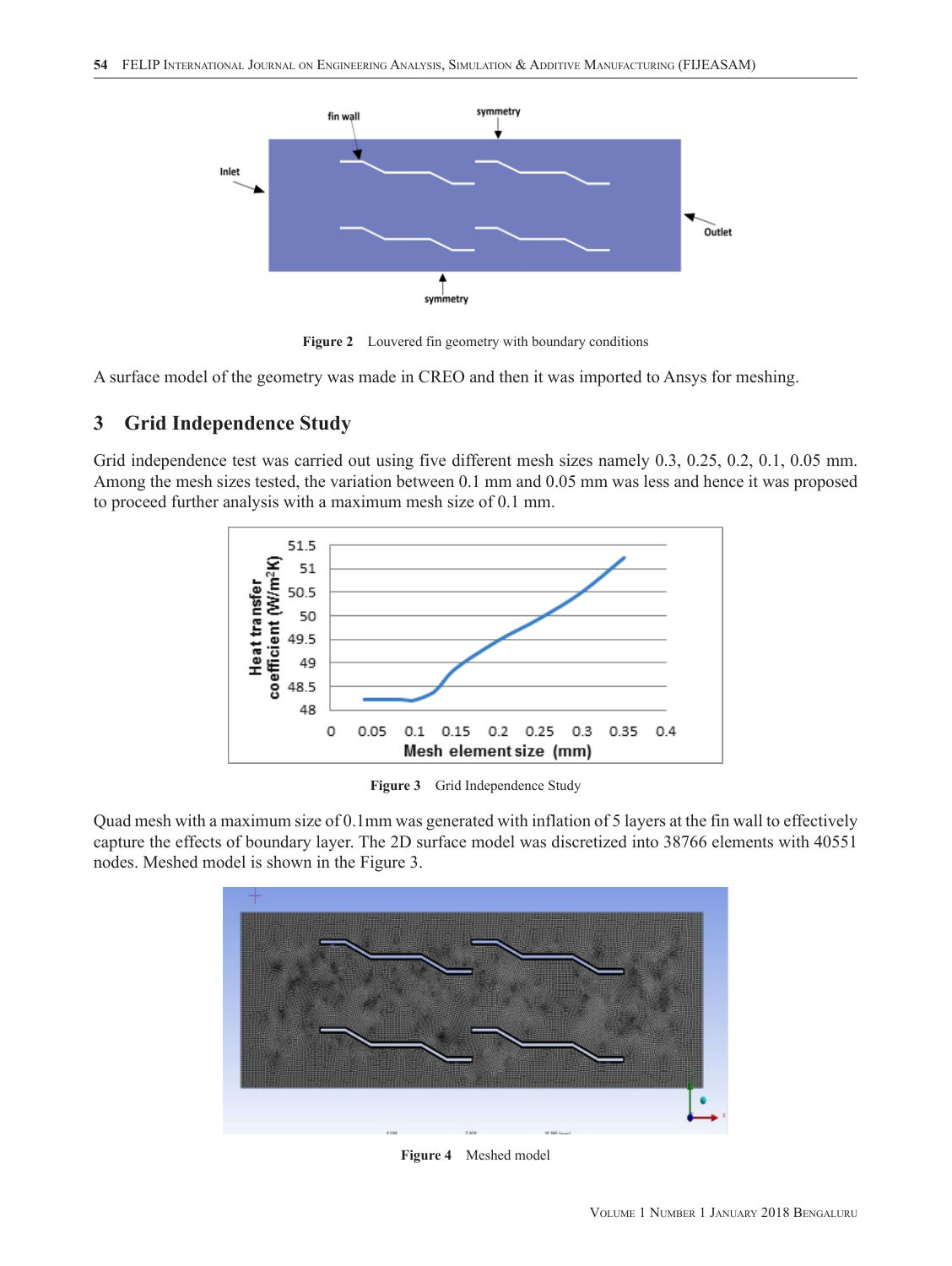#### **4 Boundary Conditions**

The following boundary conditions have been applied on the CFD model for analysis

| Fluid medium | Air                                       |
|--------------|-------------------------------------------|
| Inlet        | Velocity inlet                            |
| Outlet       | Pressure outlet at atmospheric pressure   |
| Wall         | Stationary wall with constant temperature |

Symmetry boundary condition was used at the top and bottom edges of the 2D fluid domain. The simulation was performed in the commercial heat transfer and fluid flow solver FLUENT. k-ω SST turbulence model was used since it is the best model to capture wall effects. SIMPLEC algorithm was used to solve the problem. This fin was analyzed for various inlet velocities corresponding to the Reynolds number range of 500 to 10000 and the heat transfer coefficient was calculated for each of the cases. Figure 4 shows the temperature distribution of air around the fins. The velocity vector plot in Figure 6 shows that near the louver opening, there is very high velocity resulting in the excessive turbulence generation which further enhances the thermal performance. The Colburn factor was calculated and plotted for the Reynolds number range. Similarly, pressure drop was calculated for each of the cases and plotted. The Colburn factor was calculated from the following relations:

Reynolds Number, 
$$
Re = \frac{\rho.u.d_h}{\mu}
$$
 (1)

where  $\rho$  is density of the fluid medium in  $kg/m^3$ , *u* is the velocity of the fluid medium in  $m/s$ ,  $d_h$  is the hydraulic diameter of the fin in *m*,  $\mu$  is the dynamic viscosity of the fluid medium in *N.s/m*<sup>2</sup>

$$
Prandtl\;Number, \quad Pr = \frac{\mu.c_p}{k} \tag{2}
$$

where  $\mu$  is the dynamic viscosity of the fluid medium in *N.s/m*<sup>2</sup>,  $c_p$  is the specific heat of the fluid medium in *J/kgK* and *k* is the thermal conductivity of the fluid medium in *W/mK*

Nusselt Number, 
$$
Nu = \frac{h.d_h}{k}
$$
 (3)

where *h* is the convective heat transfer coefficient in  $W/m^2K$ ,  $d_h$  is the hydraulic diameter of fin in *m*, *k* is the thermal conductivity of the fluid medium in *W/mK*

$$
Stanton Number, \tSt = \frac{Re}{Nu.Pr} \t(4)
$$

Column factor,

\n
$$
j = St. Pr^{2/3}
$$
\n(5)

The temperature and velocity profile are shown below.



**Figure 5** Temperature contour of louvered fin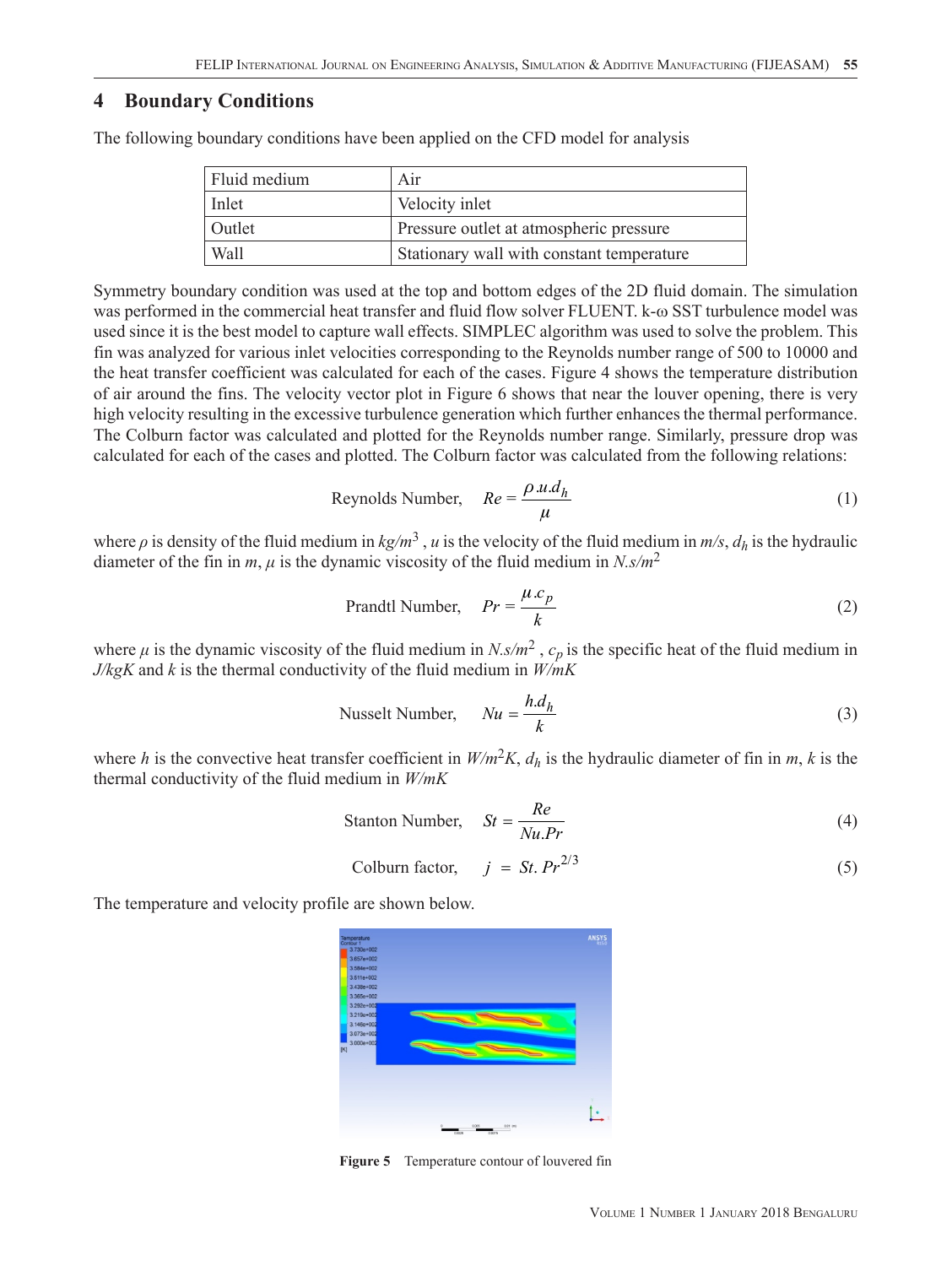

**Figure 6** Velocity vectors of louvered fin

The results obtained from CFD simulation matched with the experimental results as shown in the plot below. Thus the methodology is validated.The comparison of j factor from experiment with CFD results for the louvered fin is shown below



**Figure 7** Comparison of experimental results with CFD

The validation study proved that 2D CFD simulation can be used effectively to predict the heat transfer performance.

### **5 Analysis of Wavy Fin**

Wavy fin was then considered and analyzed similarly for various geometrical parameters namely wavelength and fin pitch with constant amplitude of 1.5 mm. Four different wavelengths of 5, 6, 7, 8 mm were considered with amplitude of 1.5mm. Pitch was then varied for 6 cases and studied for heat transfer and pressure drop characteristics. The cases studied are

*Case 1*: wavelength = 5mm, pitch = 1.5mm *Case 2*: wavelength = 6mm, pitch = 1.5mm *Case 3*: wavelength = 7mm, pitch =  $1.5$ mm *Case 4*: wavelength = 8mm, pitch =  $1.5$ mm *Case 1a*: wavelength = 5mm, pitch = 1mm *Case 1b*: wavelength = 5mm, pitch =  $1.1$  mm *Case 1c*: wavelength = 5mm, pitch =1.2 mm *Case 1d*: wavelength = 5mm, pitch =1.3 mm *Case 1e*: wavelength = 5mm, pitch =1.4 mm *Case 1f*: wavelength = 5mm, pitch =1.5 mm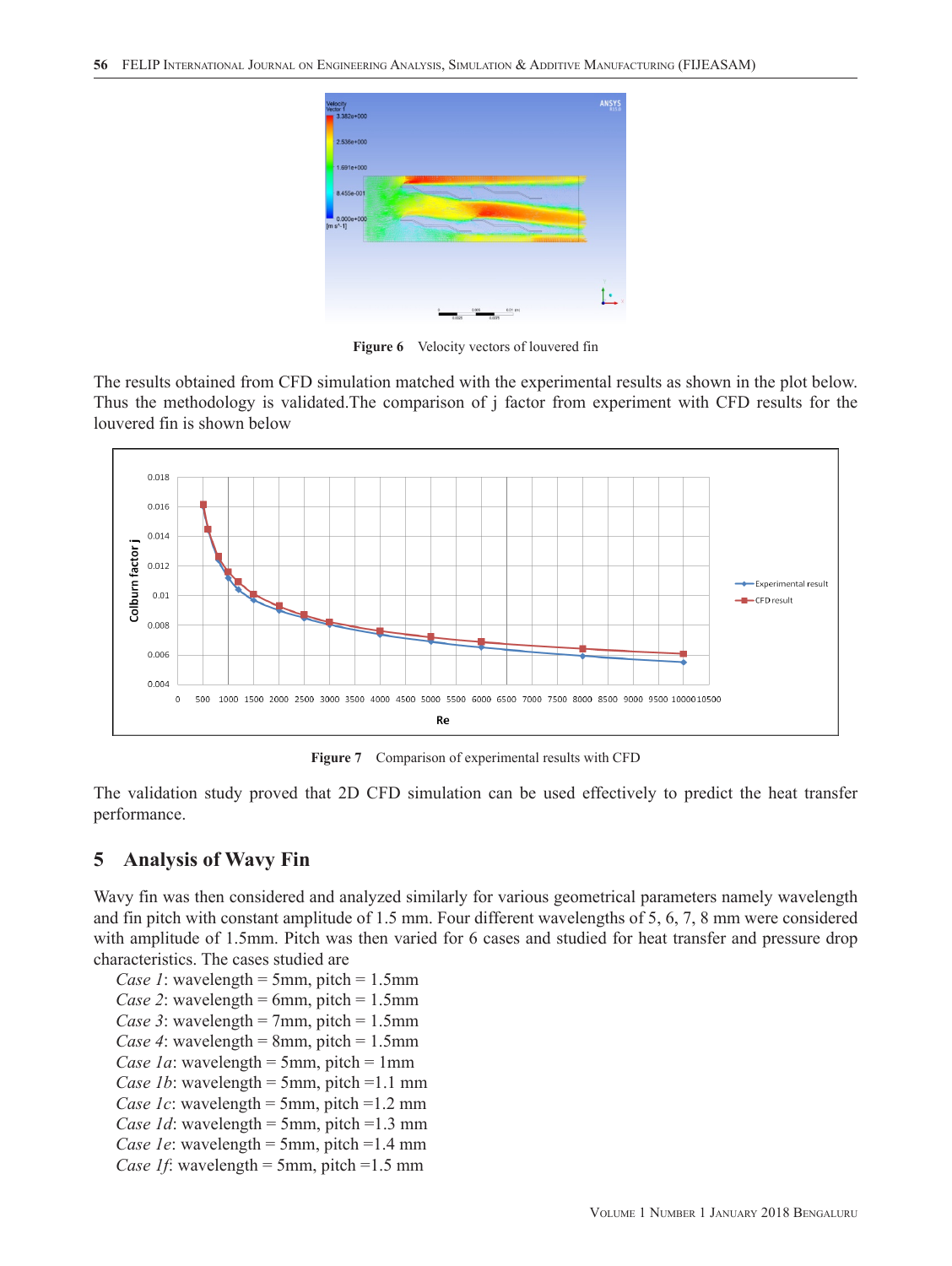Then the fin with higher *j* factor was selected and studied for six different fin pitches. A study has also been made for fin with wavelength of 6 mm for different pitches. *j* factor is lesser in all the cases compared to 5 mm wavelength. Figure 8 gives the understanding of the geometry details of wavy fin considered.



**Figure 8** Schematic of wavy fin

Each case was solved separately in Ansys Fluent with the same boundary conditions and solution methodology as followed for the louvered fin analysis. The temperature profile and velocity vectors for one particular case is elucidated in the below Figure 9 and Figure 10 respectively



**Figure 9** Temperature contour of wavy fin



**Figure 10** Velocity vectors of wavy fin

# **6 Results**

For all of the cases discussed above, the Colburn factor was calculated according to the procedure shown in the validation study. Colburn factor and pressure drop is plotted for Reynolds number varying from 500 to 10000. The comparison is shown below Figures 11, 12,13 and 14.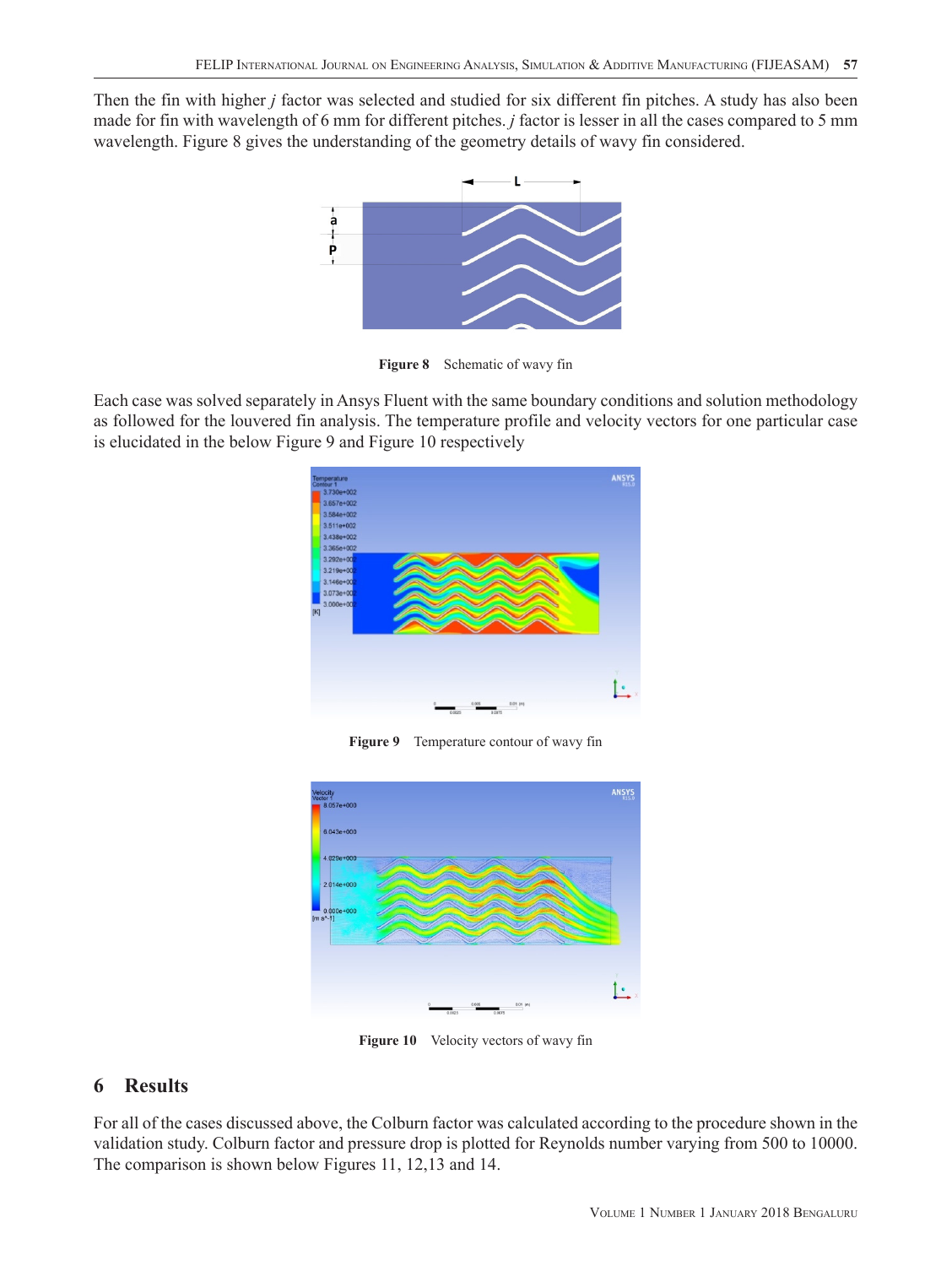

Figure 11 Colburn factor for various wavelength

Figure 11 shows that for lesser wavelength, the heat transfer characteristics are better. But the pressure drop also increases as the wavelength decreases. It is observed that the fin with wavelength of 5 mm has the best heat transfer characteristics. In the velocity contour (Figure 9), it is observed that the local velocities near the wavy surface is high implying the enhanced turbulence and thus making it better in heat transfer characteristics. This, in turn, effectively breaks the boundary layer compared to 8mm wavelength fin. But when the pressure drop is compared, the same fin has the highest pressure drop. The fin with highest wavelength i.e. 8 mm has the least pressure drop since the flow is smooth in the fin of 8 mm wavelength compared to fin of 5 mm wavelength as seen in Figure 12. From 6 mm wavelength to 5 mm wavelength, the pressure drop is almost twice whereas the improvement in heat transfer characteristics is much lesser than twice. This shows that further reduction in wavelength will lead to higher pressure drop. Hence, 5 mm wavelength is considered for further study.



**Figure 12** Pressure drop for various wavelength

From the above study, it is observed that the fin with 5 mm wavelength has better heat transfer characteristics than that of the other wavelengths. Hence the same geometry was considered for studying the effect of fin pitch on heat transfer and pressure drop characteristics. Six pitches were considered as discussed above and the characteristics are plotted as shown in Figures 13 and 14.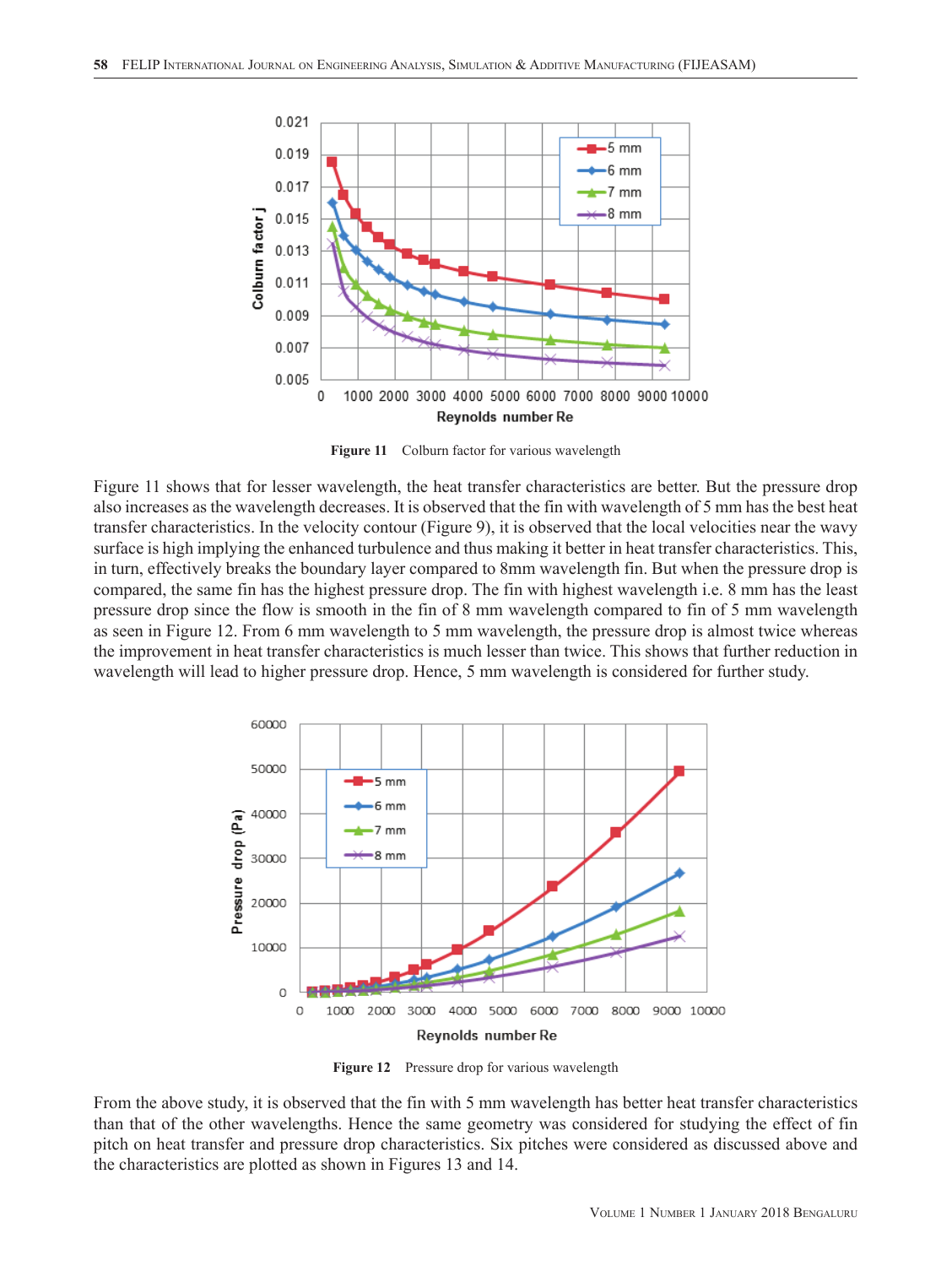

**Figure 13** Colburn factor for various pitches

It is seen that as the fin pitch increases, Colburn factor also increases (Figure 13). Fin with high pitch i.e.1.5 mm has very good heat transfer characteristics. This fin also has the least pressure drop which is desired for any fin. But if the fin pitch decreases (for a denser fin), heat transfer will be higher. This is because of higher overall heat transfer area than that of the fin with higher pitch (lesser dense fin).



**Figure 14** Pressure drop for various pitches

It is seen from the graph that 1.5 mm pitch (lesser dense fin) has the least pressure drop when compared with other fin pitches.

# **Conclusion**

A comprehensive study was carried out for understanding the effect of heat transfer and pressure drop characteristics with variation in wavelength and pitch of a wavy fin. The CFD simulation methodology followed